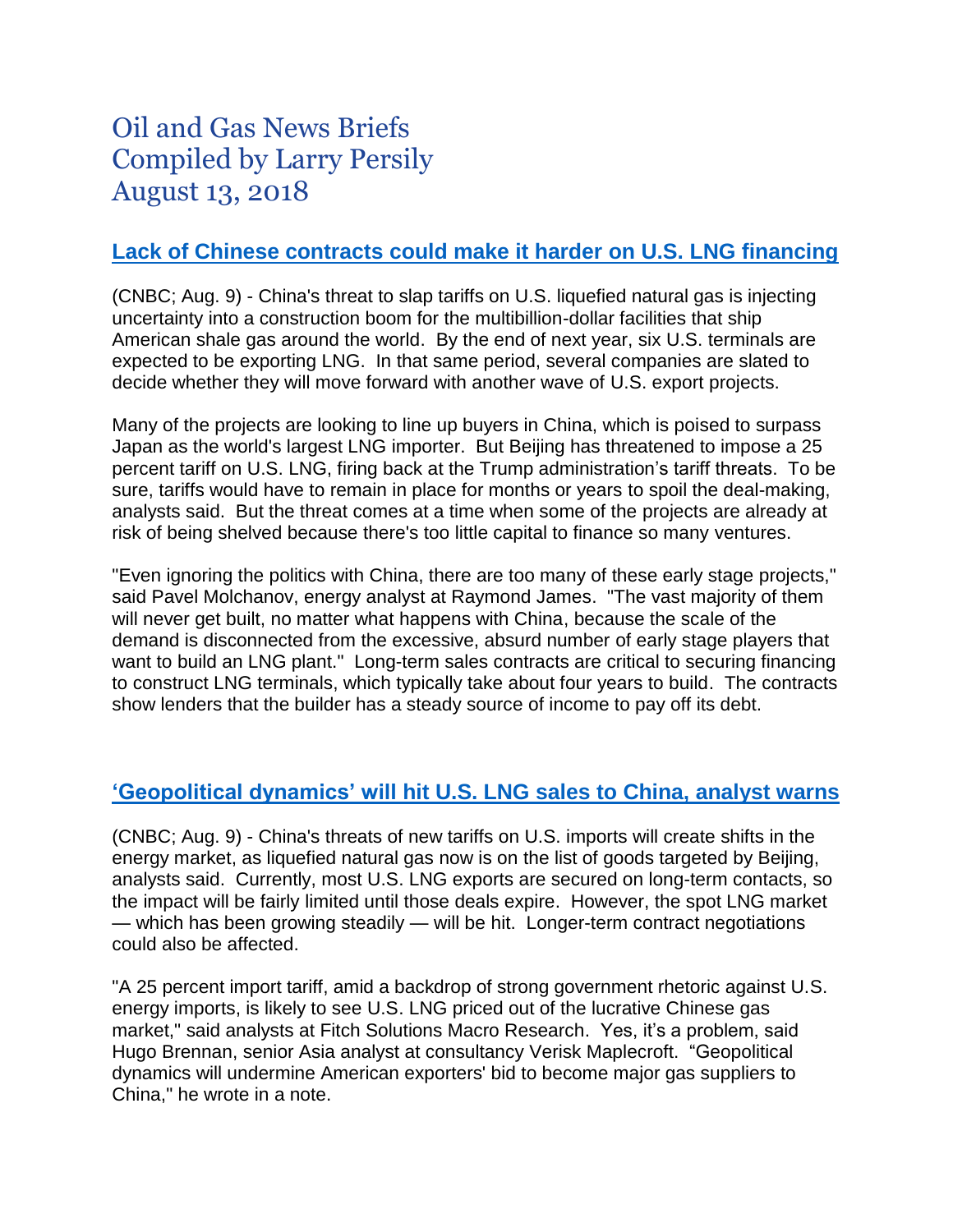Fitch said it expects major LNG players such as Shell, Total, and Trafigura to be the most affected as they buy U.S. cargoes and then sell them in markets where demand and prices are strongest. Analysts expect China to look toward alternative suppliers, with major producers like Australia and Qatar likely benefiting in the long run. "The boost to Australia could be bigger over the next five to ten years as the opportunity of grabbing a larger share of China's growing LNG market may prompt Australian producers to expand capacity and output," consultancy Capital Economics said.

## **U.S. [LNG cargoes to China already in decline](https://www.reuters.com/article/us-china-usa-trade-lng/u-s-lng-exports-to-china-slump-as-buyers-look-elsewhere-amid-trade-spat-idUSKBN1KT0G8)**

(Reuters; Aug. 7) - U.S. exports of liquefied natural gas to China in July fell to their lowest level in a year and are expected to decline further as the Sino-U.S. trade dispute forces utilities to seek alternative supplies. Traders said Chinese buyers were already seeking alternatives. "The Chinese are already indicating that they would prefer not to take U.S. cargoes for any new spot deals," said a Singapore-based energy trader who deals with Chinese LNG importers.

The main beneficiaries of this shift are producers in the Asia/Pacific region that have been quick to snatch market share from the United States since the trade disputes broke out in June. "Short-term, alternative volumes could come from many other projects including the more proximate Australian, Papua New Guinean, and Qatari projects which have some flexible volumes," said Saul Kavonic, director of Asia/Pacific markets and head of energy research for Australia at Credit Suisse.

Shipping data shows that U.S. LNG to China has already fallen from almost 400,000 tonnes in May (about six full cargoes) to just 130,000 tonnes (two cargoes) in July, while supplies from Australia, Malaysia, Indonesia, Russia, and Papua New Guinea have increased.

## **[PetroChina may halt spot-market purchases of U.S.](https://www.bloomberg.com/news/articles/2018-08-12/petrochina-is-said-to-mull-temporary-halt-of-u-s-lng-purchases) LNG**

(Bloomberg; Aug. 12) – PetroChina, a unit of state-owned China National Petroleum Corp., may temporarily halt purchases of U.S. liquefied natural gas spot cargoes through the winter to avoid potential tariffs amid a trade conflict between the two countries, according to people with knowledge of the strategy. Under the plan PetroChina would boost buying of spot cargoes from other countries or swap U.S. shipments with other East Asian nations to avoid paying the tariffs, the sources said.

China said this month it was considering a 25 percent tariff on U.S. LNG. The move comes ahead of the winter heating season when demand and prices typically peak and shows that Chinese President Xi Jinping may be willing to suffer some pain to avoid backing down from U.S. President Donald Trump's trade dispute. "If the tariff is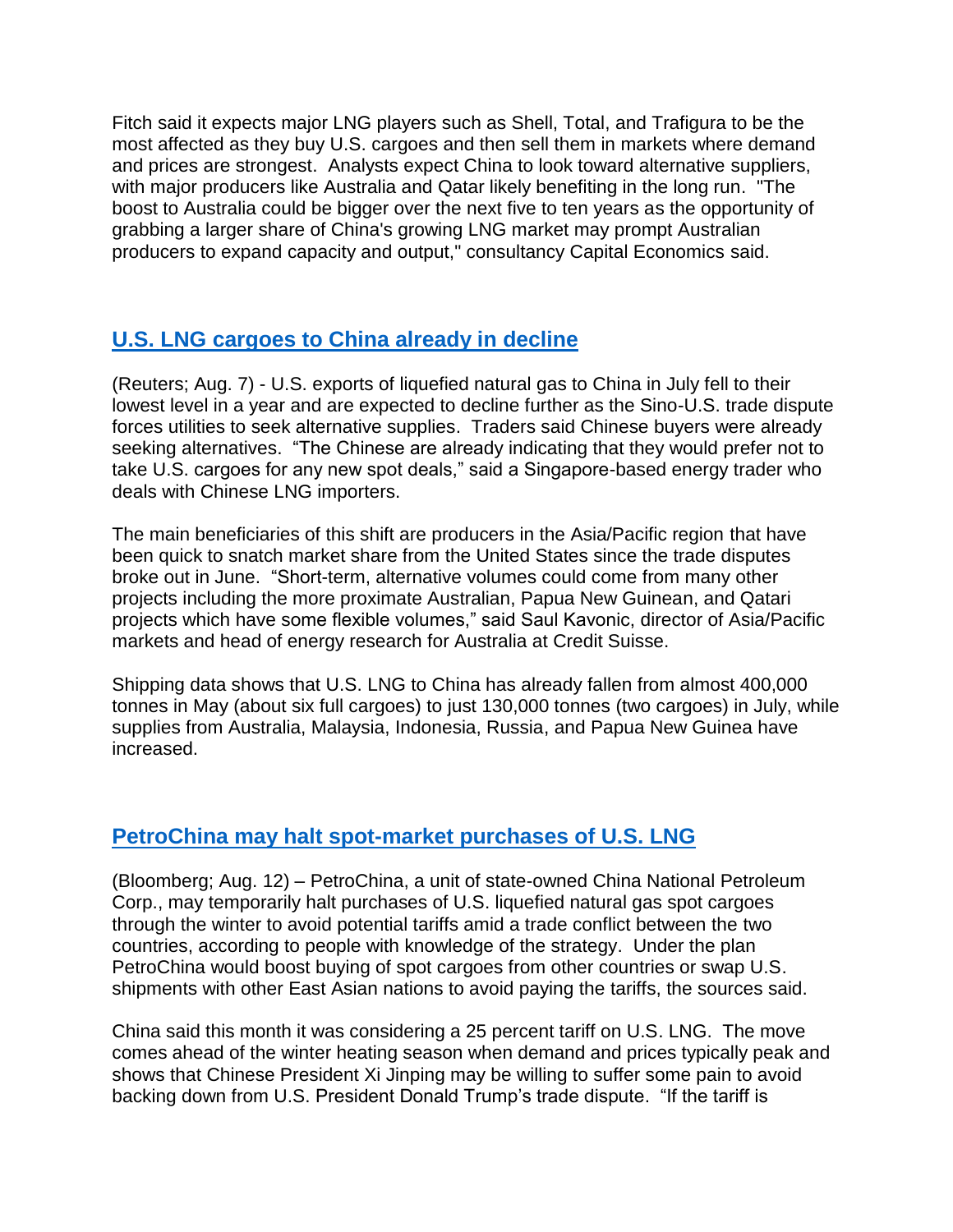implemented before winter, it would potentially increase the competition for non-U.S. supply to the Asian market and hence drive up spot prices in Asia this winter," Maggie Kuang, an analyst with Bloomberg NEF in Singapore said in an email.

Separate from spot-market cargoes, PetroChina in February signed a 25-year deal to buy U.S. LNG from Cheniere Energy, with a portion of that supply expected to start this year. While China is currently the third-largest buyer of U.S. LNG, American cargoes comprised only 5.7 percent of its imports over the past year, according to Sanford C. Bernstein & Co.

## **[China National expected to take over gas project in Iran](http://fortune.com/2018/08/11/china-cnpc-gas-field-south-pars/)**

(Bloomberg; Aug. 11) - China National Petroleum Corp. is expected to take the lead on a \$5 billion project to develop Iran's share of the world's biggest gas deposit, taking over from France's Total which halted operations after President Donald Trump reimposed sanctions on the Islamic Republic. State-owned CNPC, which had joined the original 2016 consortium with Total and Iran's Petropars to develop Phase 11 of the South Pars Gas field in the Persian Gulf, would increase its stake from the current 30 percent. Total had originally agreed to take a 50.1 percent stake.

CNPC will become the lead operating partner in the project, the state-run Islamic Republic News Agency said. Total, which finalized its agreement with Iran in July 2017, had already spent some 40 million euros (\$45.7 million) on the project when Trump announced in May that the U.S. would exit the 2015 nuclear deal and reimpose sanctions on Tehran. Scores of European companies have withdrawn their operations and investments from the oil-rich Persian Gulf country since the U.S. reversal.

Iran, which holds the world's largest gas reserves, shares South Pars, also known as the North Dome field, with neighboring Qatar. Total had planned an initial investment of \$1 billion for Phase 11 with the aim of eventually producing 2 billion cubic feet a day.

## **Tariff spat [not a long-term barrier to U.S.](https://www.cnbc.com/2018/08/08/china-trade-spat-wont-hold-back-us-crude-export-gold-rush.html) energy exports, analysts say**

(CNBC; Aug. 8) - The United States in the next five years will become an energyexporting powerhouse — rivaling Saudi Arabia in oil exports and growing into one of the world's largest natural gas exporters, regardless of its trade spat with China, several analysts said. China this year imported 20 percent of America's still small but growing crude oil exports, Citigroup analysts said. It also has bought about 15 percent of the liquefied natural gas exported by the United States this year.

"Whether in the long- or short-run, China's potential imposition of tariffs or quotas on U.S. exports is a tax on Chinese consumers rather than an obstacle to U.S. exports,"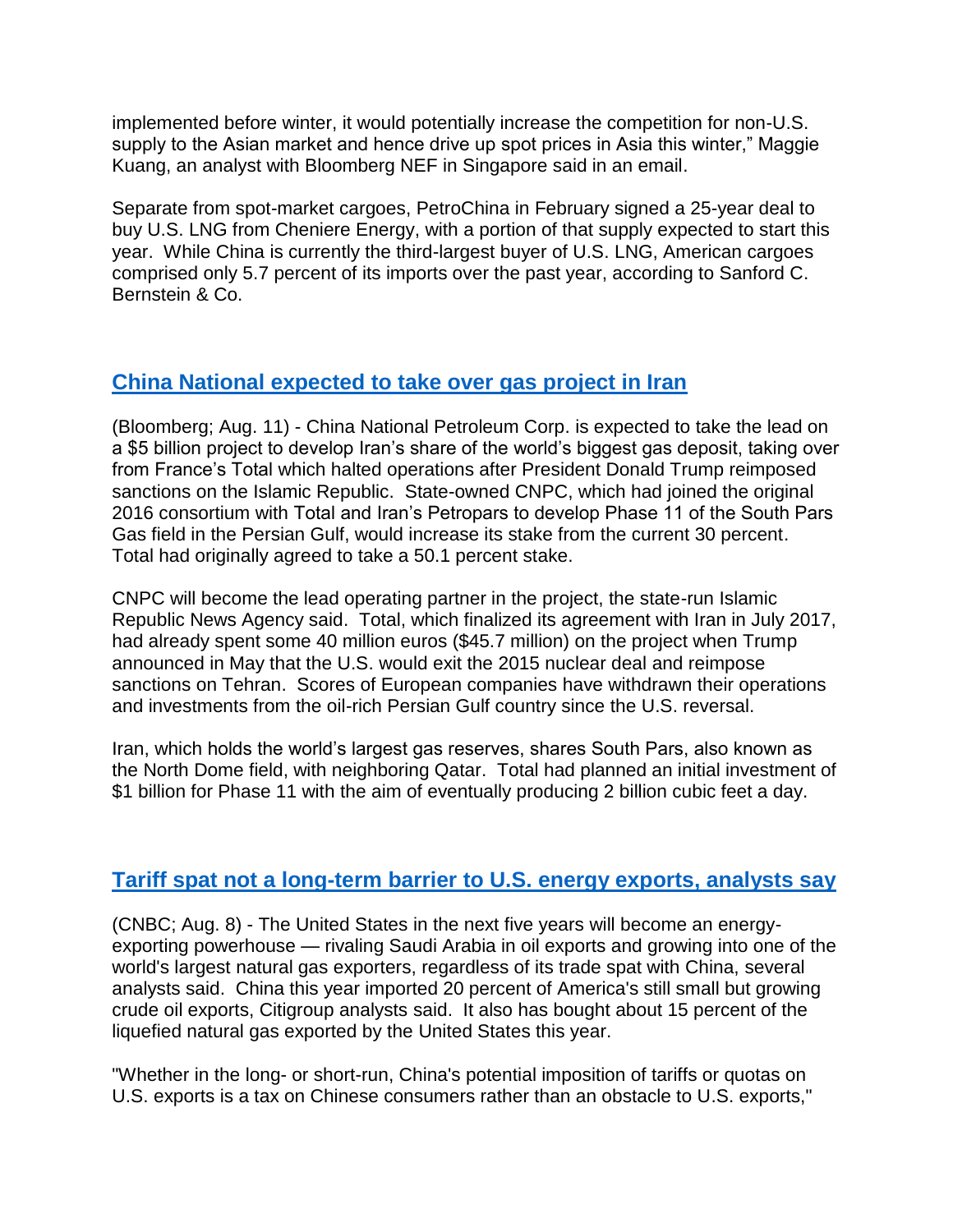Citigroup energy analysts wrote. Goldman Sachs said China's imports of U.S. oil are down 70 percent in April through June, but that is temporary and not a long-term impact of tariff threats. "Absent a major impact on global growth and hence energy demand … we believe that such tariffs are unlikely to derail the outlook for U.S. energy exports with global markets, requiring more U.S. exports in coming years," Goldman analysts wrote.

Citigroup analysts said their concern is that the dependability of U.S. supplies would be cast in doubt because of the tariff wars. "But so long as the U.S. places no barriers on exports of its own, placing such barriers on exports by importing countries would be potentially self-defeating. This coming winter for example, China is likely to be short on both LNG and soybeans, two U.S. commodities on which it has placed barriers," the analysts noted. "Would Beijing continue to tax its citizens with a 25 percent … tariff?"

#### **[Cheniere wins 25-year deal to supply LNG for Taiwan](https://www.reuters.com/article/us-cheniere-energy-taiwan/cheniere-signs-25-year-lng-sales-deal-with-taiwans-cpc-idUSKBN1KW03E)**

(Reuters; Aug. 10) - U.S. liquefied natural gas company Cheniere Energy said Aug. 10 it had signed a 25-year deal to supply Taiwan's CPC Corp., which CPC valued at roughly \$25 billion. Cheniere said it will sell 2 million tonnes of LNG per year on a delivered basis to the state-owned oil and gas company, starting in 2021. It said the purchase price will be pegged to the U.S. Henry Hub benchmark gas price monthly average, plus a liquefaction fee.

A CPC spokesman said the \$25 billion figure was based on current U.S. gas prices. CPC has already been importing substantial LNG volumes from Qatar and Australia. The deal is viewed as an important part of Taiwan's efforts to reduce its trade surplus with the United States, according to a source familiar with the government's thinking.

The CPC deal is not tied to a particular project or liquefaction train. Cheniere operates an LNG terminal in Sabine Pass, Louisiana, and in addition to expanding that project is also building a plant in Corpus Christi, Texas. Taiwan is the world's fifth biggest importer of LNG, shipping in almost 16.8 million tonnes in 2017, according to the International Gas Union, giving the island a global import market share of almost 6 percent.

## **[Cheniere plans to bring 3 more liquefaction trains online in 2019](https://af.reuters.com/article/energyOilNews/idAFL1N1V00AT)**

(Reuters; Aug. 9) - U.S. liquefied natural gas producer Cheniere Energy said Aug. 9 it remains on track to finish building three liquefaction trains in 2019 at its export terminals at Sabine Pass in Louisiana and Corpus Christi in Texas. The company said its fifth production unit at Sabine Pass will go online in the first half of the year, along with the first liquefaction train at Corpus Christi. The second unit at Corpus Christi is expected to enter service in the second half of 2019.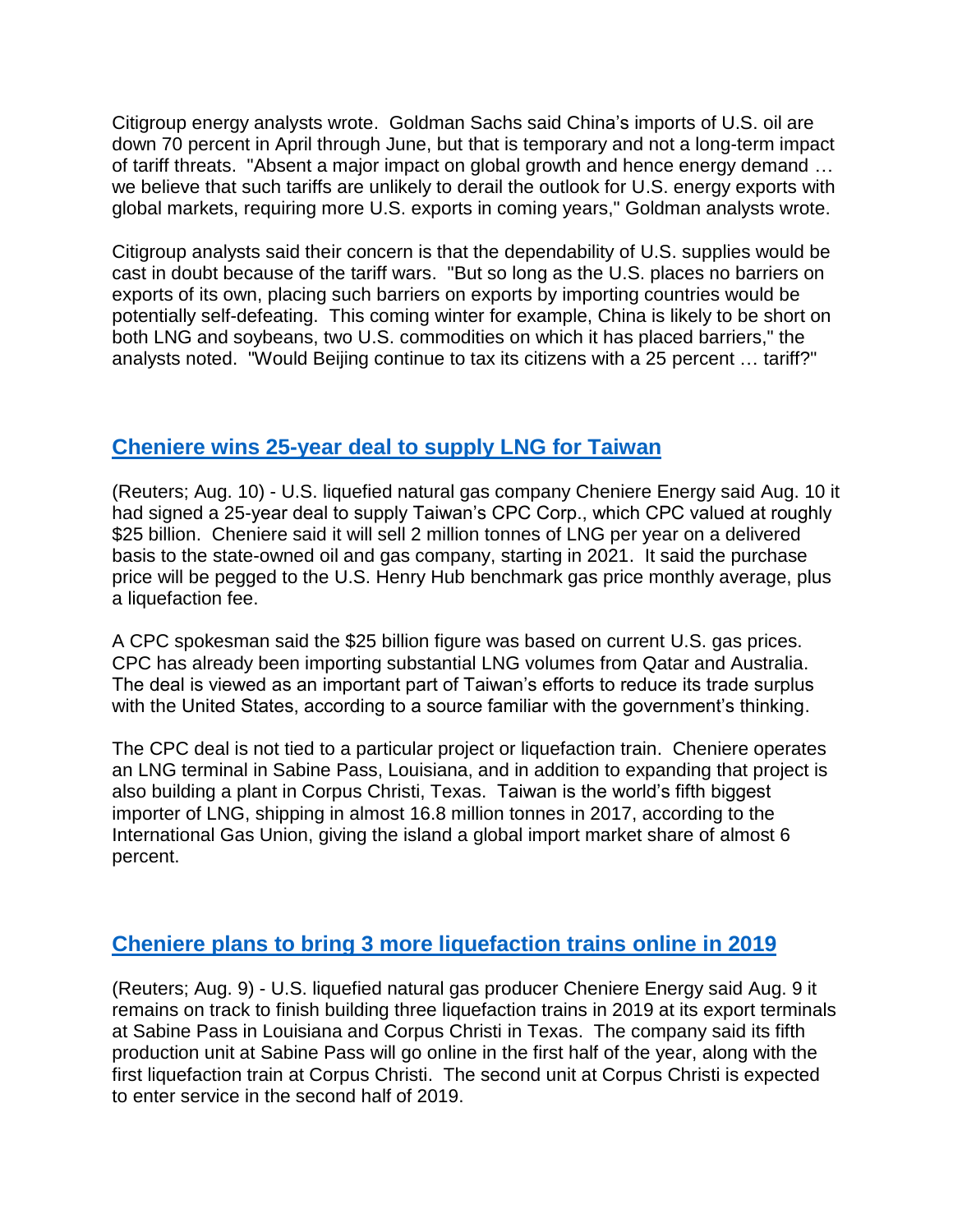The third train at Corpus Christi is expected to enter service in the second half of 2021. All of Cheniere's liquefaction trains in Louisiana and Texas are each capable of liquefying about 700 million cubic feet of gas per day, each producing about 4.5 million tonnes of LNG per year. Sabine Pass started operations in February 2016, the first LNG export facility to enter service in the Lower 48 states. The company currently has four liquefaction trains operating at Sabine.

Cheniere has estimated the cost of the first five trains at Sabine, including financing, at between \$17.5 billion and \$18.5 billion, while the first three trains at Corpus Christi are expected to cost between \$15 billion and \$16 billion after financing. Cheniere is also developing a sixth large-volume train at Sabine and up to seven smaller trains in Texas, each with capacity to liquefy 200 million cubic feet of gas per day.

## **[U.S. will add 3.7 bcf a day of liquefaction capacity by fall 2019](https://www.spglobal.com/platts/en/market-insights/latest-news/natural-gas/081018-analysis-us-lng-export-demand-faces-steep-ramp-up)**

(S&P Global Platts; Aug. 10) - Natural gas demand to supply U.S. LNG export terminals is set to double over the next year as a spate of new liquefaction projects now nearing completion enters service. By September 2019, the start-up of Elba Island in Georgia, Cheniere Energy's Sabine Pass Train 5 and Corpus Christi Trains 1 and 2, Sempra's Cameron Train 1 and Freeport Train 1 will add a combined 3.7 billion cubic feet per day in new liquefaction capacity, according to a forecast by S&P Global Platts Analytics.

Looking further ahead, while Cameron, Freeport and Corpus Christi's remaining trains, currently under construction, seem certain to enter service over the next two to three years, LNG export projects still in search of buyers seem less certain now, in part due to an increasingly bitter trade war between Washington and Beijing.

## **[Toshiba in talks to sell off its U.S.](https://asia.nikkei.com/Business/Companies/Toshiba-s-LNG-sell-off-its-final-piece-of-housecleaning) LNG position**

(Nikkei Asian Review; Aug. 10) - Toshiba has begun talks with several suitors to sell its U.S. liquefied natural gas business, the last stage of offloading the troubled company's money-losing assets. The Japanese company recently invited offers, with responses from 10 companies, a source familiar with the matter told the Nikkei Asian Review. The list includes JERA, a joint venture between utilities Tokyo Electric and Chubu Electric. U.S. LNG developer Tellurian and state-affiliated PetroChina also raised their hands.

Now that Toshiba has seen the worst of its financial crisis, the LNG position is considered its largest risk factor. In 2017 the company said the business could produce losses as deep as 1 trillion yen (\$9 billion) over the life of its gas contract. Toshiba is under contract to process U.S.-produced shale gas into 2.2 million tonnes LNG annually at Freeport LNG's facility in Texas for 20 years, starting in 2019. The \$13 billion project is under construction and scheduled to start shipments in fall 2019.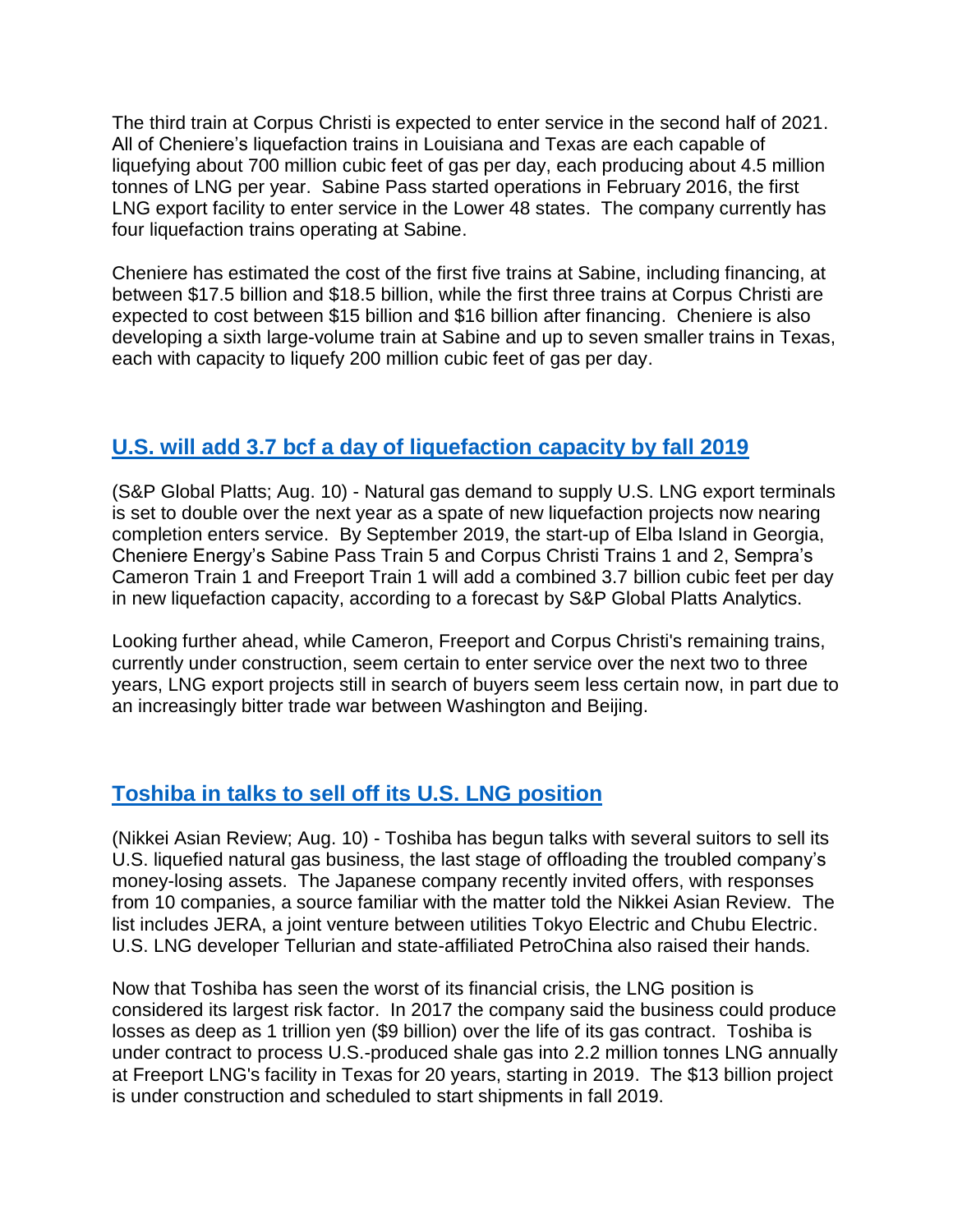Toshiba's foray into gas, an unusual move for a company known mainly for electronics and machinery, began in 2013 as a way to salvage a nuclear power station, the South Texas Project. Toshiba signed a deal to sell electricity from the reactors to Freeport LNG and, in exchange, Toshiba agreed to take LNG from Freeport. But with little experience, Toshiba struggled to find customers for the LNG. In 2017 the nuclear plant was canceled leaving Toshiba with nothing but the obligation to take LNG for 20 years.

## **[Mexico imports record volume of U.S.](https://www.reuters.com/article/us-usa-mexico-natgas/rising-us-natural-gas-exports-to-mexico-capped-by-pipe-delays-idUSKBN1KV2B3) natural gas**

(Reuters; Aug. 10) - U.S. natural gas exports to Mexico hit all-time highs this month, but a slower-than-expected build-out of pipelines inside Mexico has kept increases far below available capacity at the border. The latest uptick in exports, driven by demand from Mexico's power sector, occurred after several Mexican pipelines began operation allowing U.S. companies to send more fuel across the border, RBN Energy said in a report. Over the past decade U.S. gas exports to Mexico by pipeline have more than tripled, to 4.9 billion cubic feet per day in August, according to Thomson Reuters data.

Still, that is less than half the available U.S. gas pipeline capacity to Mexico, which will increase to 13.5 bcf a day by year-end. "There are a lot of projects to get gas across the border, but a lot of these are dependent on important lines within Mexico," said Rick Margolin, a senior analyst at energy data provider Genscape. The completion of those pipelines on the Mexican side of the border are facing at least a year's delay on average, according to Genscape.

With gas pipelines constrained, Mexico has had to rely on more expensive liquefied natural gas imports. Mexico has been the biggest buyer of U.S. LNG, purchasing about 19 percent of all U.S. cargoes between February 2016 and May 2018. Mexico is on track to import 188.9 billion cubic feet of U.S. gas as LNG in 2018. That is up from 140.3 bcf in 2017 and 27.4 bcf in 2016. As more pipelines enter service, analysts expect cheaper U.S. gas via pipeline will displace the more expensive LNG imports.

#### **Price [will be key to increasing U.S.](https://www.bloombergquint.com/business/2018/08/09/europe-shows-it-s-getting-serious-about-getting-more-u-s-lng#gs.rY7LavY) LNG sales to Europe**

(Bloomberg; Aug. 9) - European Commission trade officials will travel to Washington on Aug. 20 to follow up on an energy agreement last month between Commission President Jean-Claude Juncker and President Donald Trump. Europe pledged to import more U.S. liquefied natural gas in a bid to diversify its supplies. "The growing exports of U.S. LNG, if priced competitively, could play an increasing and strategic role in EU gas supply," Juncker said in a statement Aug. 9. Russia is Europe's biggest gas supplier.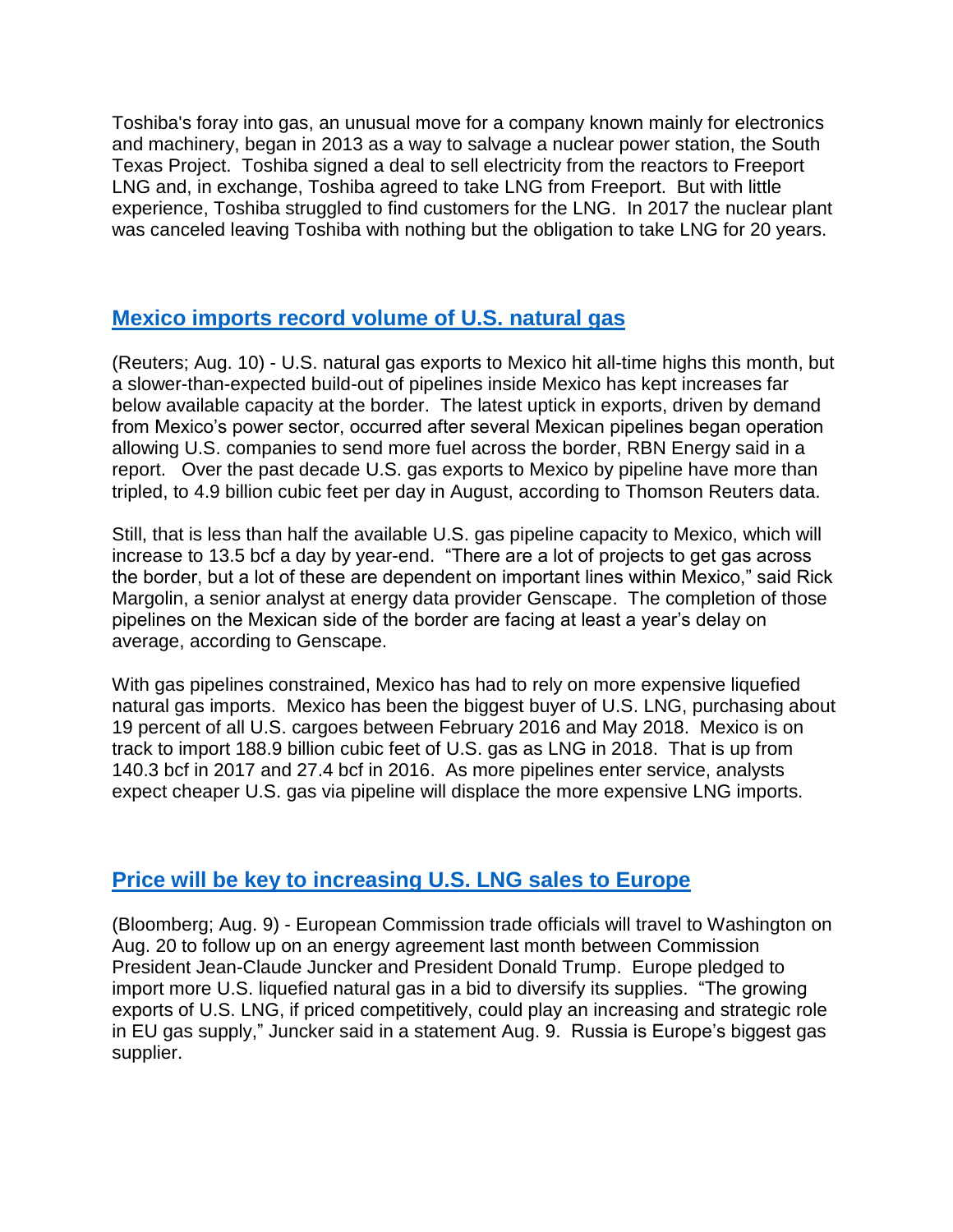Europe received about 10 percent of total U.S. LNG exports last year, up from 5 percent in 2016 after Cheniere Energy started up its Sabine Pass, Louisiana, export terminal. Europe has imported more than 40 LNG cargoes from the U.S. Still, that's just a very small fraction of Europe's demand last year. Most gas arrives by pipelines from Russia and Norway, as well as in LNG tankers from Qatar. As the region's own gas fields deplete and nuclear and coal plants are decommissioned, demand for the fuel is rising.

European buyers are taking a closer look at U.S. gas after Brent oil futures, a key pricing component for much of the non-U.S. LNG sold across the globe, soared earlier this year, Greg Vesey, CEO of U.S. project developer Liquefied Natural Gas Ltd., said Aug. 8. Russian gas to Europe is linked to crude, while U.S. LNG is linked to low-cost shale gas. So far, however, the economics work against large-scale U.S. LNG to Europe, but that may change as the global market expands, Citigroup said in May.

## **[Yamal LNG loads first cargo from 2](https://www.spglobal.com/platts/en/market-insights/latest-news/natural-gas/080918-russias-novatek-loads-first-lng-cargo-from-yamal-lng-train-2)nd liquefaction train**

(S&P Global Platts; Aug. 9) - Russia's Novatek loaded the first cargo from its newly launched second liquefaction train at the \$27 billion Yamal LNG plant in the Russian Arctic. The second train of the company's flagship LNG project started producing July 21, six months ahead of the initial schedule, the company said. The cargo was pumped aboard a carrier Aug. 9. The second train has already reached full capacity, putting Novatek's total LNG production at 11 million tonnes per year.

Together the two trains account for 3.5 percent of global LNG production capacity, Novatek CEO Leonid Mikhelson said, adding that the company's long-term goal is to produce 55 million to 60 million tonnes per year by 2030. A third liquefaction train is scheduled to start up early 2019, boosting total capacity at Yamal to 16.5 million tonnes. The plant's actual output is higher, aided by the efficiencies of operating in a cold environment — the company has said Yamal is producing at 109 percent of capacity.

Meanwhile, Novatek is in talks with prospective partners, including China National Petroleum Corp., Korea Gas, Japanese companies, and Saudi Aramco for its second project, Arctic LNG-2, Mikhelson said. France's Total was the first company to enter the project when it agreed earlier this year to buy a 10 percent stake. The shareholder structure should be determined by the time of the planned final investment decision by the end of 2019, Mikhelson said. Arctic LNG-2 — on the Gydan Peninsula across the bay from Yamal — is proposed at 19.8 million tonnes per year.

## **[Negotiations going well for Papua New Guinea LNG expansion](http://interfaxenergy.com/gasdaily/article/32096/work-continues-in-png-as-fiscal-regime-talks-progress)**

(Interfax Global Energy; Aug. 10) – International oil companies are continuing to invest in expanding gas production in Papua New Guinea while negotiations are underway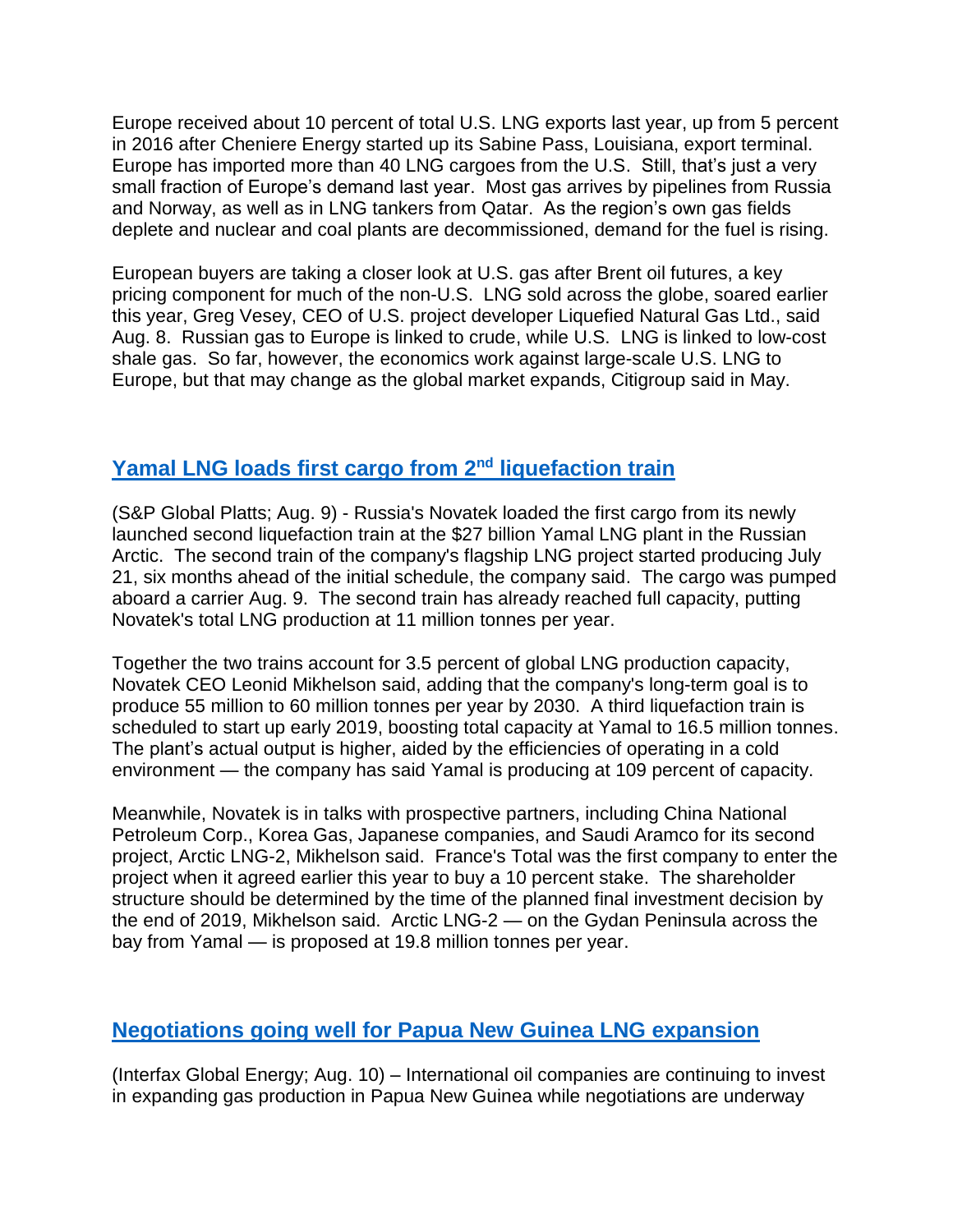with the government over revised fiscal terms. Assuming no radical changes are made to the fiscal regime, a final investment decision on expansion of the PNG liquefied natural gas project could go ahead in 2019 as planned.

A report published earlier this year by anti-poverty research group Jubilee Australia alleged the Papua New Guinea economy had so far failed to sufficiently benefit from the LNG project, and some feared this meant the government would introduce much more aggressive terms for new investments, potentially jeopardizing plans for expansion. However, negotiations between the government and oil and gas companies over changes to the royalty and tax regime for LNG projects in PNG are going well so far.

PNG LNG is the fourth-largest export project in Asia as well as the cheapest, making it a formidable competitor to new facilities in neighboring Australia. It will give the United States and other low-cost LNG suppliers a run for their money once the global LNG supply-demand balance swings back in favor of sellers early in the next decade. Under current plans, the ExxonMobil-led PNG LNG project is looking at a \$12 billion expansion with installation of three new trains with a total capacity of 8 million tonnes per year.

## **[China decides not to target U.S.](https://www.bloombergquint.com/global-economics/2018/08/09/u-s-oil-vanishing-from-chinese-tariffs-reveals-america-s-clout#gs.CcgxV8k) crude in tariff fight**

(Bloomberg; Aug. 10) - The removal of U.S. crude from goods targeted by Chinese tariffs is a sign that America has become too big to ignore in the oil market. Fewer than two months after threatening to impose levies on imports of U.S. crude, the world's biggest oil buyer has now spared the commodity. Only fuels such as diesel, gasoline, and propane will be hit with duties on Aug. 23, according to China's Commerce Ministry.

China's original plan to target U.S. crude came at an inopportune time for the country's buyers. Sinopec's trading unit, Unipec, was embroiled in a dispute with Saudi Arabia, saying the producer's prices were costly and cutting purchases just as it was boosting U.S. imports. Two months on, refiners were faced with the risk of supply disruptions from Iran to Venezuela and paying more to take advantage of booming U.S. output.

"With several new refineries starting up over the next couple of years, China would thus be wary of taking a decision that could end up severely hurting its domestic refining industry," said Den Syahril, an analyst at industry consultant FGE. China has been the biggest buyer of American crude. The shale boom lifted U.S. output to a record 11 million barrels a day last month, establishing it in the ranks of top producers Russia and Saudi Arabia. The production increase has also weakened the cost of American supply relative to Middle East benchmark oil, raising the allure of U.S. sales to Asia.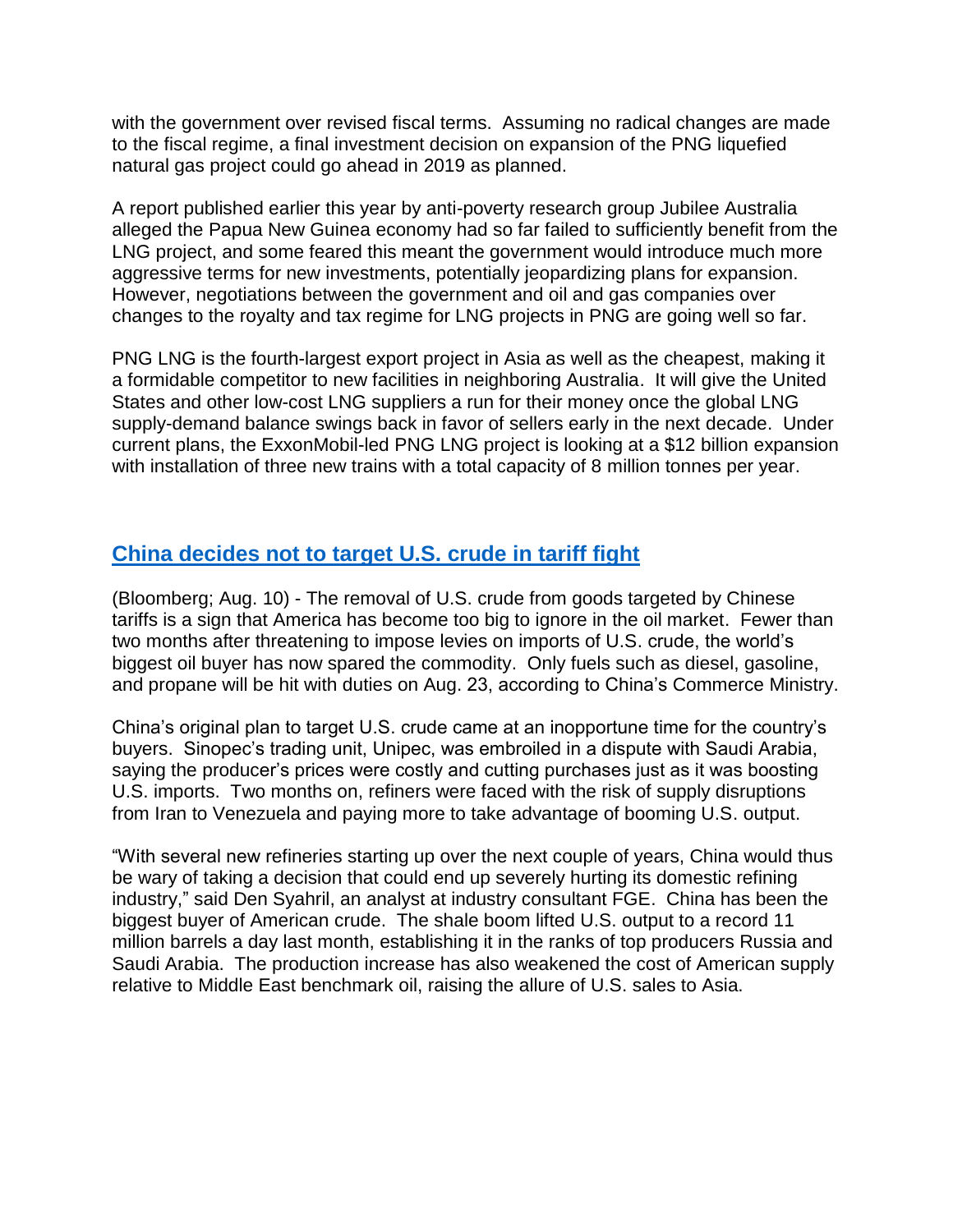#### **[Australian producers compete for next phase of gas development](https://www.bloomberg.com/news/articles/2018-08-05/allies-in-australia-s-oldest-lng-plant-spar-in-race-for-new-gas)**

(Bloomberg; Aug. 5) - After partnering for nearly three decades at Australia's oldest liquefied natural gas export plant, Woodside Petroleum and Chevron are competing to shape the next phase of gas development. Both are vying to build an offshore pipeline that will allow them to develop their own fields, as well as let third-parties ship gas from isolated resources to existing liquefaction plants along the western Australia coast.

Whoever moves quickest will likely be able to choose which gas is developed first and where it is processed. Both pipelines would start at Woodside's Scarborough field, with an estimated 7.3 trillion cubic feet of gas, and end at the Burrup Peninsula, home to the Woodside-operated Pluto and North West Shelf (NWS) LNG plants. NWS, where Chevron is a partner, shipped its first cargo in 1989 and is expected to have spare liquefaction capacity in 2021 as the fields that feed it dry up.

The (NWS) partners in July agreed to process third-party gas as they seek to extend the life of the plant. While Woodside's massive Browse Basin gas discoveries father north will be the anchor tenant, its gas is not expected to start filling the plant until 2026. To cover the 2021-2026 gas supply shortfall, Woodside plans to initially use gas from fields that supply its Pluto plant and a new pipe from Scarborough.

Chevron's proposal would tap into Scarborough and other offshore fields piping gas to multiple liquefaction plants. "Woodside and Chevron will probably need to cooperate," said Wood Mackenzie analyst Chris Meredith. "While third-party access infrastructure is something that we see in other parts of the world, we don't see it offshore Australia. You can see the benefits of a shared pipeline, it will just need a step change in attitude."

## **[Deloitte report says Australia's LNG boom nearing its end](https://www.smh.com.au/business/the-economy/boom-over-the-industry-that-was-spending-10-000-a-minute-has-reached-its-peak-20180803-p4zved.html)**

(Sydney Morning Herald; Aug. 6) - At the peak of the LNG construction boom, oil and gas company Santos was spending about \$10,000 a minute over seven years to bring its A\$25 billion Queensland-based Gladstone LNG project online. But the days of gas mega-projects being built is over as the industry shifts into producing gas. In a new report, global consultancy Deloitte said the completion of two more major LNG projects — Inpex's Ichthys project in the Northern Territory and Chevron's Wheatstone project in Western Australia — has all but capped Australia's LNG construction boom.

After Shell completes its Prelude floating LNG project, Australian LNG capacity will hit almost 90 million tonnes per annum. "Looking ahead, the prospects for investment in new Australian LNG capacity remain limited," the report said. It outlined, instead, a rapid expansion of LNG capacity in other producing countries, with five major projects under construction in the United States and a major capacity expansion planned in Qatar.